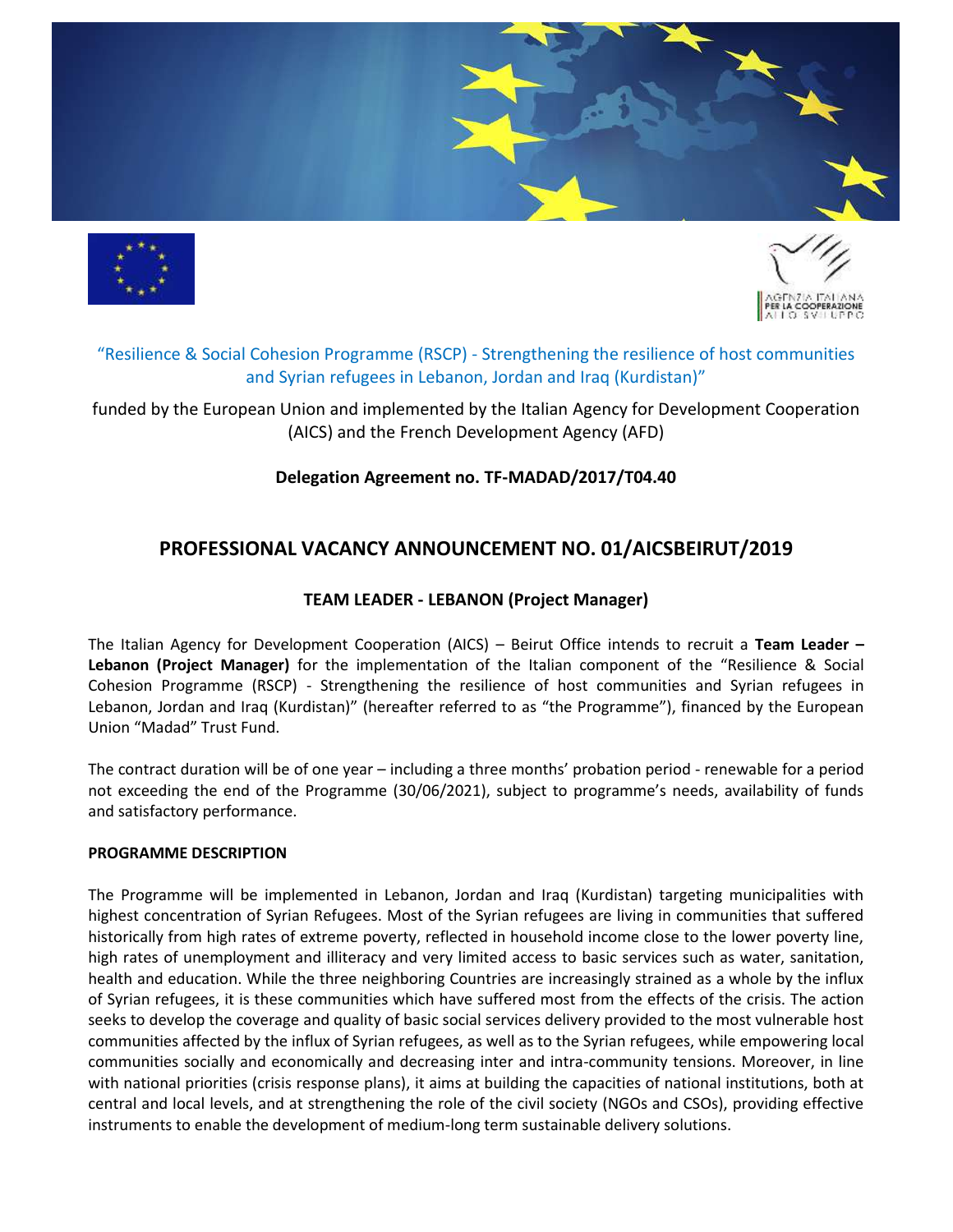**Expected start of employment:** at the end of the selection process.

**Duty station:** Beirut with expected duty travel in the areas of intervention.

**Remuneration:** salary, benefits and other conditions are offered in accordance with the Italian Cooperation terms of employment and salary scale for expatriates working in overseas offices and national staff. Maximum gross annual salary: 90.000,00 Euros.

**Contract**: in accordance with the principles of the labour legislation in force.

# **1. KEY FUNCTIONS**

Under the direct supervision of the Head of AICS in Beirut, the Team Leader will be responsible for the technical implementation of the Italian Cooperation component of the Programme in Lebanon and, in particular, will perform the following tasks:

• Support AICS – Beirut Office in the overall management of the programme and in the coordination with the EU Delegation, all relevant partners and stakeholders at policy level;

• Prepare, monitor and regularly update the logframe and work plan, and technically coordinate its Implementation in order to ensure timely delivery of planned outputs and results;

• Provide technical coordination of the Programme Management Unit (PMU) in Lebanon and supervise experts in short- term assignments (including preparation of ToRs, performance appraisals and clearance of end-ofassignment reports);

• Draft technical documentation for calls for tender and calls for proposals in close collaboration with the Finance and Administrative Manager as well as with the Liaison officer/Engineer;

• Initiate operational actions and monitor technical implementation of contracts and outsourced services, in order to timely identify bottlenecks and advise on possible solutions and necessary adjustments to the logframe, workplan and budget;

• Fulfill technical reporting obligations and requirements, both external (for the EU Delegation/Headquarters) and internal;

• Liaise and coordinate with the EU Delegation/Headquarter, AICS and AFD's staff based in the local offices in Lebanon, Jordan and Iraq as well as with the concerned stakeholders at central and local level (e.g. Ministries and local authorities);

• Provide technical advice to AICS – Beirut Office, in collaboration with the Finance and Administrative Manager, for: (i) the correct implementation of financial and procurement processes; (ii) budget monitoring and possible revisions; (iii) internal and external audit/evaluation missions;

• Ensure the implementation of the Communication and Visibility Plan attached to the Delegation Agreement, in collaboration with AICS' Communication and Visibility Officer;

• Perform other duties as required.

# **2. REQUIREMENTS**

Candidates will be considered eligible for selection on the basis of the following essential requirements (**points 2.1 and 2.2**), to be fulfilled by the deadline for applications:

## **2.1 Qualifications and skills:**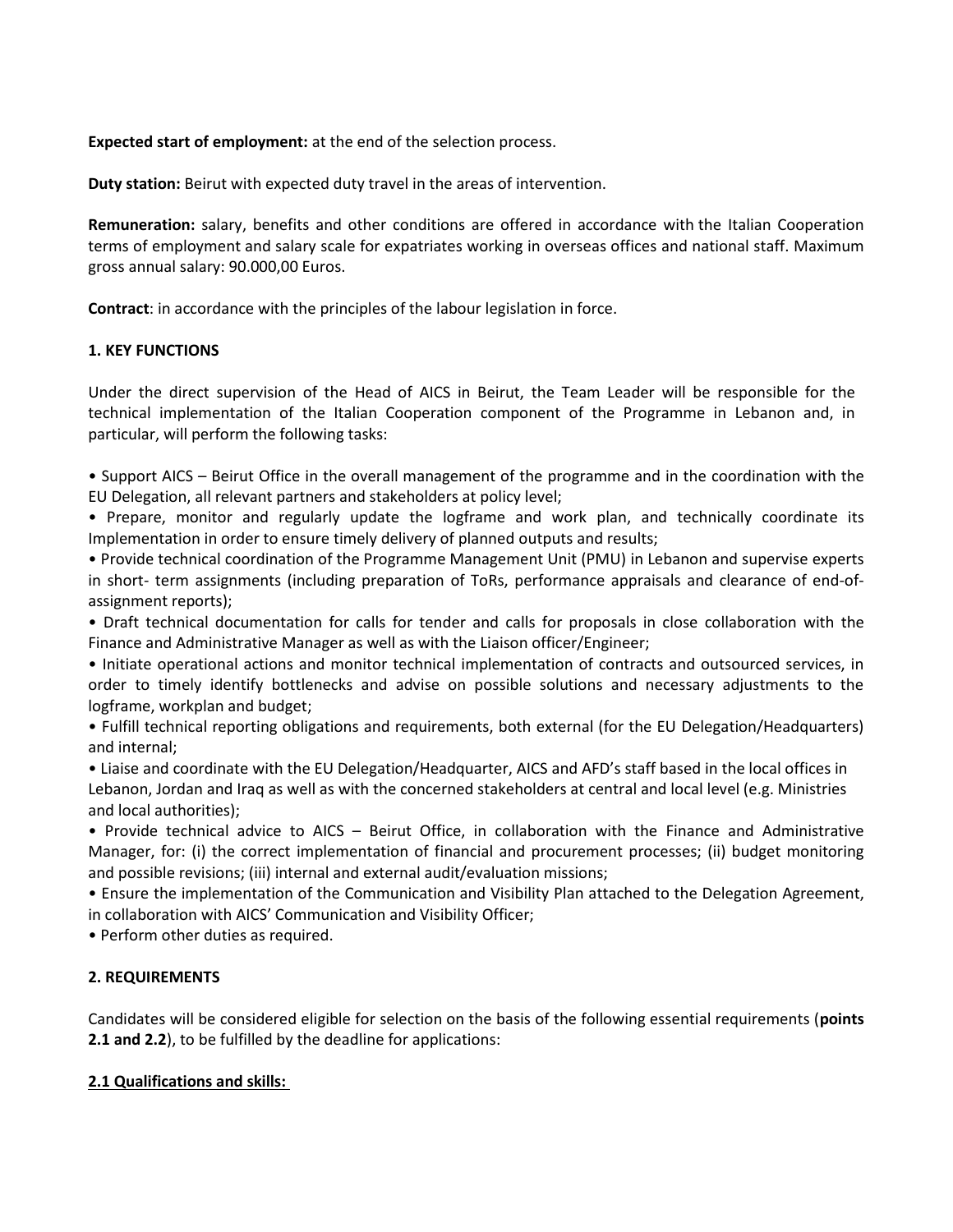- University degree in International Relations, Political and Social Science, International Development or other related fields of studies (level 7 European Qualification Framework EQF). The candidates can avail themselves of the equivalences for the admission to public competition, published on the web-site of the Ministry of the Education, University and Research [www.miur.it.](http://www.miur.it/) Other degrees (level 7 European Qualification Framework EQF) will be considered in the presence of highly qualified professional experiences in the field relating to humanitarian and development work.
- Fluency in written and spoken English (C2 Level Common European Framework of Reference);
- Fluency in written and spoken Italian (C1 Level Common European Framework of Reference).

# **2.2 Professional experience and competencies:**

- At least 7 years post-graduate progressive experience in the sector of programme management, project implementation and design, strategic management, partnership building and resources mobilization of which at least 4 years working in Developing and/or Middle East Countries within international organizations and/or governmental and/or non-governmental bodies.
- At least 3 years of professional experience in managing complex programmes/projects, and leading and motivating multicultural and multi-skilled teams;
- Excellent knowledge of the procedures of the Italian Development Cooperation as well as European Union's procedures (e.g. EU-EuropeAid, ECHO, Trust Funds ) also covering funds management.
- Excellent writing and communication skills;
- Computer literacy in Microsoft Office packages (MS Word, Excel, Outlook);
- Solid experience with inter-institutional relations and stakeholder coordination platforms;
- Being immediately available for appointment.

The following **preferred requirements** will also be taken into consideration:

- Postgraduate diplomas in International Cooperation and/or development studies (Master-PhD, level 8 EQF);
- Experience in working in fragile states and emergency contexts, preferably in a European institution, Governmental Agency or Body or in similar international organisations;
- Previous experience managing a multi-year EU-funded project;
- Previous working experience within the Italian Cooperation (DGCS/AICS);
- Working experience in the preparation and revision of tender documents and calls for proposals;
- Thorough knowledge and experience of rules and regulations, award criteria and procedures on public procurement applied by the European Union (PRAG);
- Previous experience in Middle East and in Lebanon in particular, working with national and local Government bodies as well as other international/national counterparts and donors, especially the EU;
- Knowledge of French at C1 European level and Arabic language is an asset.

Candidates should assess and check before submitting their application whether they fulfil all the requirements as specified in this vacancy notice, particularly those indicated under paragraph 2.1 and 2.2. The candidate who does not fulfil the requirements indicated under paragraph 2.1 and 2.2 will be automatically excluded. Professional experience indicated in the curriculum vitae are counted only from the time the candidate obtained the degree required for the position. Start and end dates of all previous positions and whether full time or part time work should be indicated in the curriculum vitae. Details of any professional experience, training, research or studies must be given on the application form. Candidates must be able to provide photocopies of supporting documents clearly showing duration and nature of experience upon request.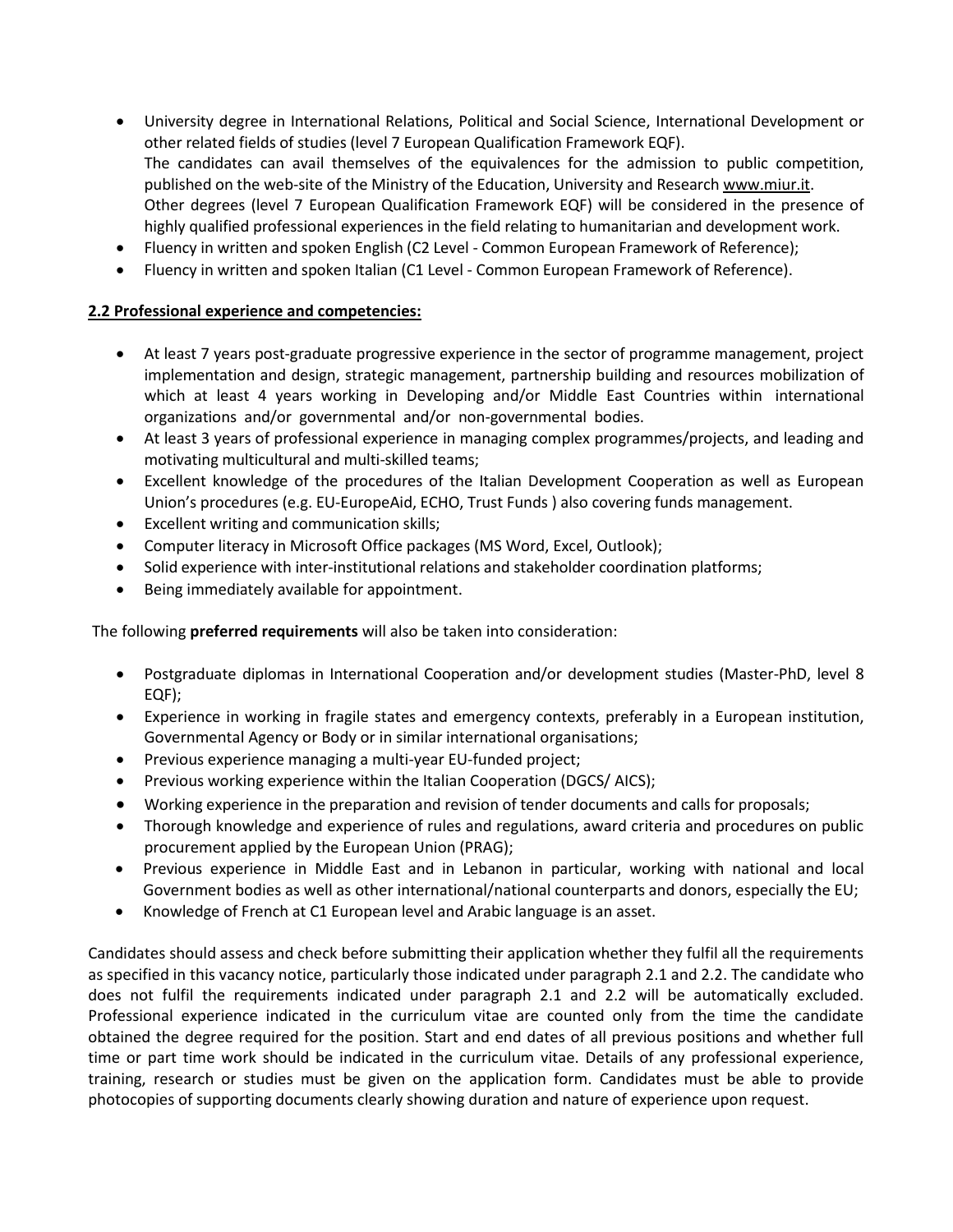# **3. HOW TO APPLY**

The submission of the application duly signed should indicate the number of the vacancy announcement. The application shall be written in English and include:

1. Legally Binding Statement (according to art. 46 of Italian D.P.R. 28.12.2000 n. 445), indicating:

a. Name, last name, date and place of birth;

- b. Country and city of residence;
- c. Citizenship;

d. Only for Italian citizens, the name of the municipality where the applicant is registered to vote;

- e. Full enjoyment of political and civil rights;
- f. Absence of convictions for any criminal offence and absence of any pending criminal charge;

g. Not being subject to legal actions concerning the application of preventive measures, administrative and civil law measures recorded in the applicant criminal record;

h. Not being subject to ongoing legal proceedings for crimes against Public Administration;

i. Not having been dismissed for fault by a Public Administration office;

j. Not having any professional activity incompatible in terms of capacity and timing with this assignment;

k. Not being in a situation of conflict of interest and a commitment by the applicant to inform AICS of any change in this situation;

l. Degrees obtained with date of award and name of academic Institution;

m. Being medically fit for employment.

Any false declaration will incur on penal sanctions according to article 76 of Italian D.P.R. n. 445 of 28.12.2000, as subsequently amended and supplemented, facing immediate termination of employment and loss of any wrongfully obtained benefit.

The application shall also include:

- 2. Curriculum vitae in English (Europass format)
- 3. Motivation letter in English
- 4. Copy of valid passport

The applicants should also provide a telephone number and an email address for communications and must notify any change occurred after the submission of the application for this vacancy.

The applications, duly dated and signed, should be submitted in pdf format to the following email address: [crisisiria@pec.aics.gov.it](mailto:crisisiria@pec.aics.gov.it) by 7 February 2019 at 12.00 noon (Beirut time). The subject of the email must contain the vacancy announcement number.

## Please note that only complete applications received within the deadline will be accepted and considered.

We encourage applicants to submit the application well before the deadline date, since heavy internet traffic or connection problems could lead to difficulties in submission. AICS cannot be held responsible for any delay due to such difficulties.

## **4. EXCLUSION FROM SELECTION PROCEDURES**

Applications containing the following defects will not be considered: